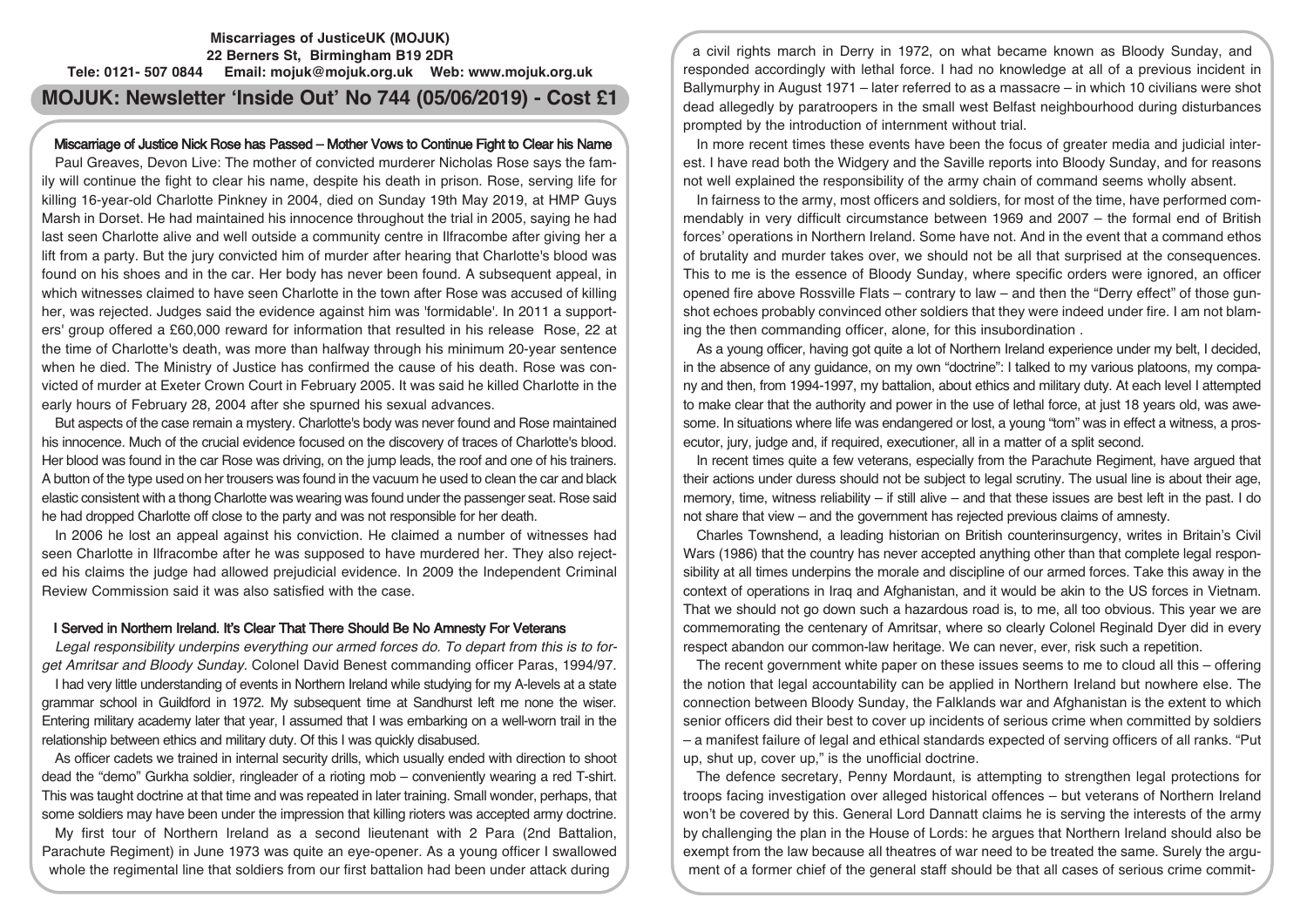ted by our soldiers be investigated and, if need be, prosecuted – without exception. Only on this basis can high morale and good discipline be ensured.

A comparison with supposed amnesties regarding terrorists is simply missing an obvious point: the armed forces are intended to represent the law in situations where law has been absent through usual means. The problem here is that a prevalent ethos of "regimental loyalty" can supersede all other considerations, and that exposing wrongdoing is thus disloyal – historical accounts of the British army during the Troubles have made this clear. This can only be countered by investing in an ethical education for all ranks of the armed forces. Defence humanists can only agree with this cause.

Colonel David Benest was commanding officer 2nd Battalion, Paras, 1994 to 1997

#### Information Disclosure: Pre-trial Abuse of Process Hearings

Dame Cheryl Gillan (Chesham and Amersham) (Con): That this House considers the disclosure of information in pre-trial abuse of process hearings. The Minister will be aware of the problems arising from failures of disclosure that continue to confront the criminal justice system. Those problems received the attention of the Attorney General in his 11 December 2017 review, which reported on 15 November last year. One of the worst cases, which was reported in The Times on 21 May last year, concerned five defendants who spent seven years in jail after being wrongly convicted of the murder of Mohammed Afsar. Unfortunately, there is another aspect to that disclosure problem, which, despite repeated requests from my constituent, the Attorney General has so far refused to examine to his satisfaction. I applied for this debate to try elicit a response to the concerns of my constituent, who is in the Public Gallery.

Although my constituent's case is long since over, the abiding issue is the dual and interconnected problem of a non-disclosure by the defence in criminal proceedings in situations where a duty of disclosure rests on the defendant and his or her legal team, and the apparent impossibility of procuring corrections by solicitors and counsel of such failures of disclosure and of erroneous submissions consequently made by them to the court. The procurement of such corrections is part of the professional disclosure obligations that counsel must make to prevent the possibility of a court being misled.

Generally, in criminal proceedings, the duty of disclosure rests not on the defendant but on the prosecution. Exceptionally, however, in cases where the defendant wishes to make an application for an indictment against him to be stayed on permissible grounds under our criminal law and procedure principally, that to allow the indictment to proceed to trial would amount to an abuse of process—a duty of disclosure rests on the defendant and their legal team to make a full disclosure of all relevant matters, whether or not they are entitled to such an order being made for their benefit.

One class of case in which that frequently occurs is that of non-recent child abuse. Applications for stay indictments in those cases are most often heard in non-evidential proceedings, in which oral submissions are made to the judge only, without any evidence actually being given. As the judge is wholly dependent on the oral submissions made to him, the absence of the production of evidence makes it easier to mislead a court than would otherwise be the case. I am told that there is growing evidence of malpractice arising from this procedure.

Jim Shannon (Strangford) (DUP): I thank the right hon. Lady for giving way—I spoke to her beforehand to seek her permission to intervene. Does she agree that, although the courts have an overriding duty to promote justice and prevent injustice, the duty to stay an indictment must be used only in extreme and clear circumstances, to ensure that there is no abuse of the judicial process?

Dame Cheryl Gillan: In the context of the debate, the hon. Gentleman makes a very valid point. My constituent, Mr Perry, was heavily involved in the case of Caldicott School, which was heard in Aylesbury Crown court. As a pupil there in the '60s, he and many other boys suffered very considerable and grave child abuse that has been the subject of criminal proceedings. The Minister may recall that in that case, the defendant, former headmaster Mr Wright, was eventually tried and convicted on 17 December 2013, and was sentenced to 8 years imprisonment on 6 February 2014. I say "eventually", because there were two indictments brought in this case. The first was in 2003 and the second in 2012—tried in May and June 2013 and re-tried in November 2013. Of the two indictments, only the second proceeded to trial. The first was stayed by an order made by his honour Judge Connor, following the application of the defendant and his legal team, at a non-evidential pre-trial abuse of process hearing in Aylesbury Crown court on 26 September 2003.

In criminal proceedings, an order to stay an indictment results in the termination of that indictment. The counts that related to the extensive abuse suffered at Caldicott School by my constituent, as well as by four other former pupils, were contained in the first indictment, which was stayed. That meant that the history of abuse suffered at the school by my constituent and the other former pupils was never heard in open court. Not unnaturally, my constituent and the other former pupils were deeply unhappy with that outcome.

My constituent was even more unhappy about that negative outcome because it later emerged that the court had been gravely misled by the failure of the defence, which applied for the stay, to disclose relevant information to the court. With that information, his honour Judge Connor might not have considered the stay of the indictment justified. My constituent tells me that all the details of that were set out in correspondence with the Crown Prosecution Service at the time and copied to the office of the Attorney General.

It emerged in particular that before the hearing in September 2003, the defence solicitors, Blaser Mills, had engaged in private correspondence with the school on the subject of the availability of the school pupil records to the defence. Had that correspondence been disclosed to the court, it could have assisted the prosecution in opposing the application for the stay and, in all probability, would have undermined the grounds of the application to stay the proceedings on the indictment. However, neither the judge nor the prosecuting counsel ever saw the correspondence because it was never produced in open court, even though, according to the transcript of the proceedings, the counsel for the defendant, AJ Bright, QC, had it with him in court and was aware of its contents.

The contents of the hidden correspondence only became known publicly five years later, when in November 2008, the school released it into the public domain. It then became apparent to everyone involved in those proceedings how the non-disclosure meant that the court had been misled and, in effect, deceived into making the order for the stay of the original indictment. That situation was bad enough, but according to my constituent, what followed was arguably worse still.

With the trial on the second indictment looming, my constituent and his co-complainants, who had resigned themselves to the impossibility of their cases ever being heard in open court, were naturally concerned about the position of the other five former pupils whose abuse at Caldicott School was the subject of the second indictment. Their concerns grew when it became known that the defence intended to argue that the second indictment should be stayed on the same grounds as had applied to the first indictment. Accordingly, they repeatedly pressed the CPS to ensure that those submissions made to the judge and accepted by him in the September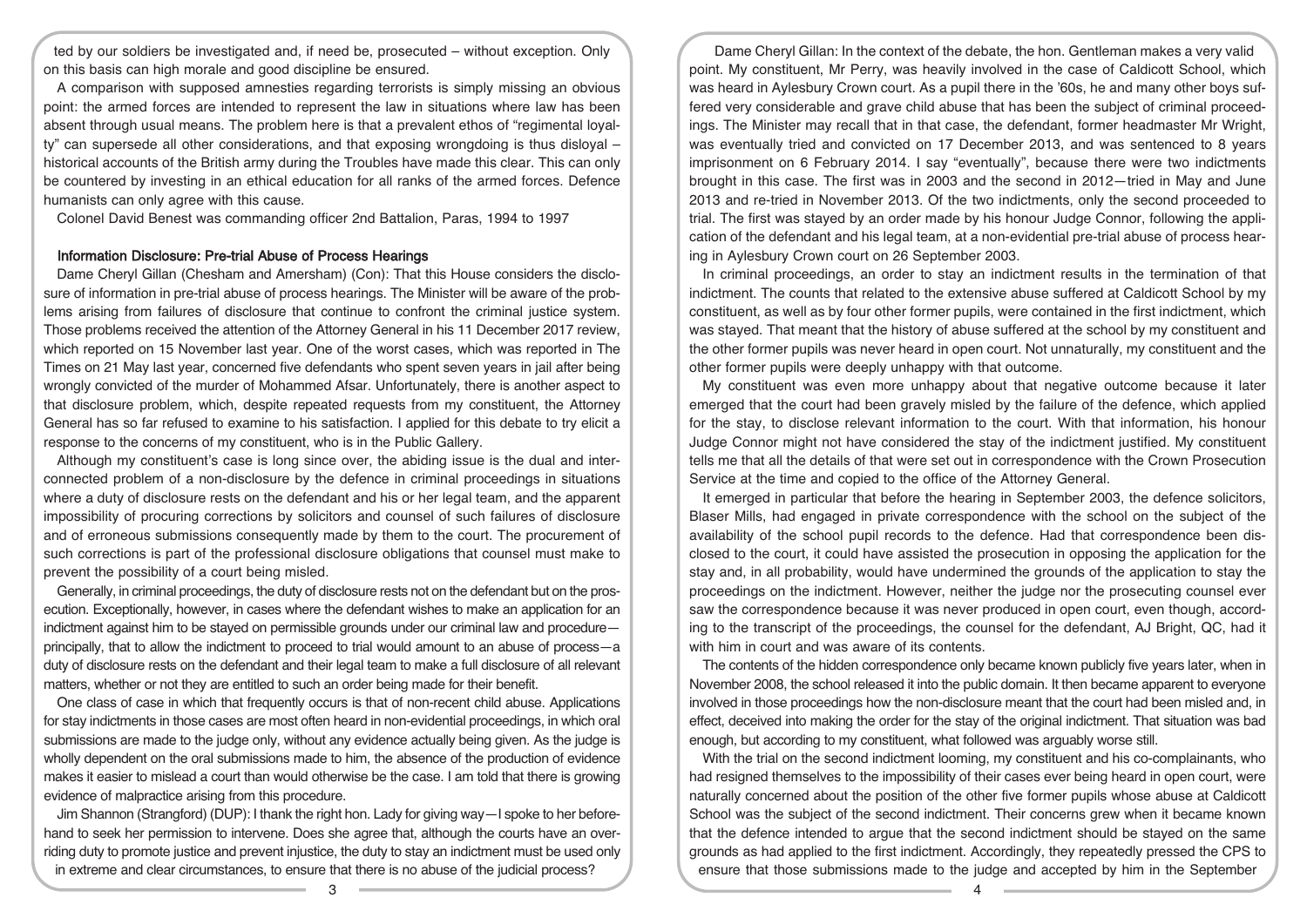2003 abuse of process hearing should be formally corrected to the court.

Their argument was that those submissions, which the defence already knew to be false at the 2003 hearing, were now known to be wrong by all parties and the public at large following the release into the public domain of the correspondence between Caldicott School and the defence solicitors, Blaser Mills. Formal correction of those false submissions was needed to prevent the possibility of the court being misled in the same way that it had been in 2003.

Attention was drawn to the explicit wording of both the Solicitors Regulation Authority handbook and the Bar Standards Board handbook—I have made the relevant sections of both available to the Minister—and to the professional obligation resting on all solicitors and counsel, as officers of the court, to correct submissions of fact made to the court once they are known to be erroneous, to prevent the court from being misled further. It was noted that no one, not even those responsible for making the wrongful submissions in the first place, has been heard to deny that false submissions had been made at the September 2003 hearing or that the effect of that was that the court was misled and proceeded to rule on the basis of false information.

To my constituent's complete and abiding astonishment, the CPS did absolutely nothing. While not disagreeing that the defence had acted improperly by telling the judge that the pupil records could not be obtained from the school, or even tacitly accepting that the court had been misled by that, it took no action at all. However, not only were the records available but, in the hidden correspondence that the judge never saw, the defence had actually relinquished its request to be given them.

In addition, the Solicitors Regulation Authority and the Bar Standards Board took no action. Likewise, the Office of the Attorney General, from which at least my constituent might have expected some intervention, given the failure of the regulatory bodies to deal with the situation, did nothing. Only at a much later stage, when the defendant, following his conviction and sentence, applied for leave to appeal to the Court of Appeal, did the CPS finally agree with the complainants that, if leave to appeal conviction were granted and if the defence were to argue that the grounds of the imposition of the stay of the indictment in September 2003 were relevant to the appeal—in fact, it transpired that the defence did intend to argue exactly that—it would finally take action. It would require corrections to be made to the false submissions made in 2003 by counsel and solicitors for the defence in order to ensure that the Court of Appeal would not be misled in 2014. However, the appeal did not proceed and in the event, therefore, those corrections were never made.

At the request of my constituent, I have referred to what he considers—as I do—the embarrassing irregularities that unexpectedly and unusually came to light in the Caldicott School case, and those have a public profile. I have been led to believe, however, that similar problems were experienced in a number of other cases of lesser profile. My constituent has generously offered to provide the Minister with the details, if she so wishes.

It is too late now for the complainants in the Caldicott School case to be accorded the simple justice of the correction of known false submissions that were made to the court, that derailed the first indictment and that they believe denied them justice in 2003.

Dame Cheryl Gillan: I would like to make progress. The abiding concern of those complainants, however, is that to their knowledge nothing has been done to prevent the distressing situation in which they found themselves recurring in other cases, concerning other abused children. The men involved feel rightly aggrieved about the wrongfulness of the Law Society and the Bar, and their respective regulators, holding out to the public the existence of certain published professional standards intended for the protection of the public, while at the same time appearing in this case to

have had no intention of taking any action at all, even when the published professional standards were found unarguably to have been breached. Throughout this case, those men have felt that they have been stonewalled. They have now lost faith in the so-called professional standards.

Such matters are the responsibility of the Office of the Attorney General. That can be seen clearly in the "Protocol between the Attorney General and the Prosecuting Departments", at page 7, under the heading "4(d) Superintendence of casework": "The Attorney General's responsibilities for superintendence and accountability to Parliament mean that he or she, acting in the wider public interest, needs occasionally to engage with a Director"— the Director of Public Prosecutions— "about a case because it…has implications for prosecution or criminal justice policy or practice; and/or reveals some systemic issues for the framework of the law, or the operation of the criminal justice system."

In the Minister's response, I trust that she will provide the reassurance that is sought by my constituent, together with many of his former school colleagues, who were the subject of such appalling abuse at Caldicott School. I trust that she will now agree to include in her review the dual problem: first, non-disclosure of relevant facts and matters by the defence in criminal proceedings in situations in which a duty of disclosure rests on the defendant and his legal team; and, secondly, the apparent impossibility my constituent faced in attempting to procure corrections of the records of the court to solicitors and counsel, and the refusal of the Solicitors Regulation Authority and the Bar Standards Board to assist him in any way.

I look forward to hearing the Minister's comments on those failures to disclose and on the misleading of the court consequent to the erroneous submissions made to it. The formal confirmation of the Minister is needed to reassure my constituent that solicitors and counsel are professionally obligated to make such corrections as soon as possible, and that in future, where necessary, robust and firm action will be taken by the Solicitors Regulation Authority and the Bar Standards Board in order to prevent the possibility of any court being misled in that way in the future.

I hope that the Minister, in responding, will bear in mind that I have known my constituent, Mr Perry, for 20 years. I have been dealing with his case and other matters pertaining to him for a long time. He is a man of great honour and integrity, and he has come forward to speak out in public about some horrendous abuse he suffered in childhood, thereby hoping to prevent something similar happening to other children in the future. This is just part of that pattern. I hope that the Minister will give a positive response in this debate.

The Solicitor General (Lucy Frazer): I thank my right hon. Friend the Member for Chesham and Amersham (Dame Cheryl Gillan) for raising these important issues. I acknowledge the hurt and anger of her constituent, and how he feels as a result of what happened to him at school many years ago. Sexual abuse of children by those in positions of authority or power who abuse their position of trust is a devastating crime.

I cannot imagine what Mr Perry has been through, but I commend him—as my right hon. Friend has done —for his courage in continuing to speak out about his experiences so as to contribute to the debate on how we improve the criminal justice system for victims. I also understand what she says about her relationship with him, and I am pleased that he has been able to contribute to improvements and to the future of those who have suffered as he has. I am pleased that we have the opportunity today to discuss the concerns expressed by my right hon. Friend about disclosure of information in pre-trial abuse of process hearings.

My right hon. Friend the Member for Chesham and Amersham spoke about the broader issues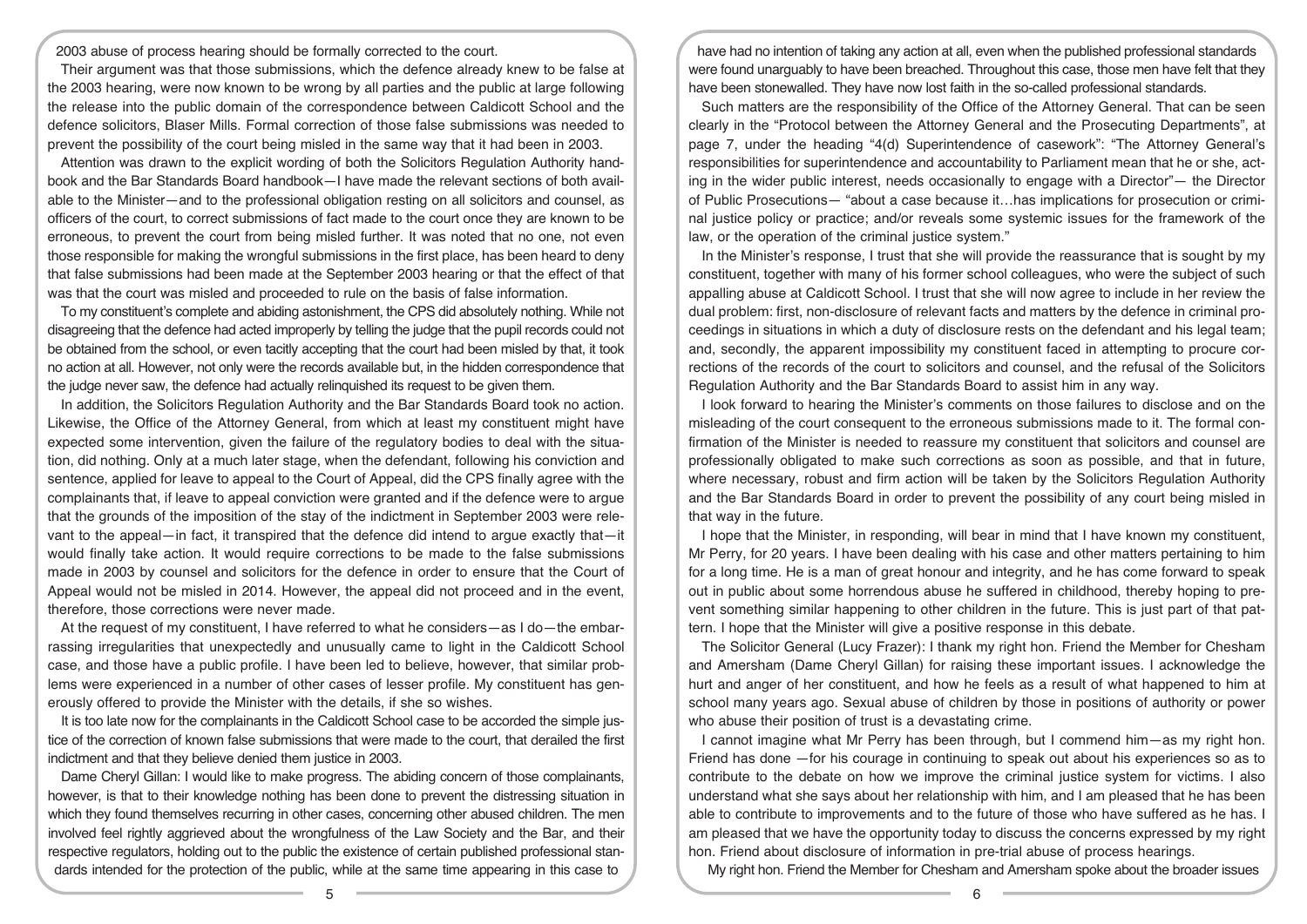in relation to disclosure. Like her, we are concerned about the broad issue. It is imperative that disclosure in a case is made properly. She correctly identified the fact that last year the Attorney General published a review of disclosure, and will be publishing further guidelines in due course.

My right hon. Friend referred in some detail to the case of her constituent, Mr Perry. As she knows, it is not appropriate for me as Solicitor General to comment on decisions made by members of the independent judiciary in the two prosecutions of Peter Wright. I understand, however, that the allegations made about the conduct of those representing Peter Wright during the original criminal proceedings in 2003 have been considered by the police, as she said, the Bar Standards Board and the Solicitors Regulation Authority. Those are the correct bodies to look at allegations of that nature.

Furthermore, in 2012, one of my predecessors as Solicitor General personally considered whether to bring contempt proceedings arising from what the judge was told in 2003, but he concluded that there was insufficient evidence to do so. I understand that the trial judge in the proceedings that led to Peter Wright's conviction in 2013, as my right hon. Friend said, also considered the arguments that had been employed in the abuse of process application in 2003 but declined to lift the stay on proceedings.

I am not aware of any adverse findings made against any lawyers involved in the criminal proceedings arising out of the abuse at Caldicott School between 1959 and 1970. None of that is in any way designed to diminish the profound effect that those crimes must have had on Mr Perry's life, or to detract from our commitment as Law Officers superintending the prosecuting departments to promote best practice in the care that victims of sexual abuse receive from the criminal justice system. However, the issues that Mr Perry continues to raise have not been ignored and have received serious consideration in the past.

As Members know, it is open to a defendant to argue that a prosecution is an abuse of process for example, because of the effect of delay on the fairness of the trial—and that proceedings should therefore be stayed. That arises from the overriding duty on courts to promote justice and to prevent injustice. In these cases, the burden lies on the defendant to prove on the balance of probabilities that there has been an abuse and that a fair trial is no longer possible.

There is clear authority from the Court of Appeal that there is a strong public interest in the prosecution of crime, and that ordering a stay of proceedings is a remedy of last resort, even where there has been significant delay in bringing proceedings. As the hon. Member for Strangford (Jim Shannon) pointed out, the bar for a stay is very high. Even when a judge imposes a stay of proceedings, the prosecution can apply to lift the stay in future. As my right hon. Friend the Member for Chesham and Amersham mentioned, such an application was made in Mr Perry's case in 2012. Although the judge declined the prosecution application to lift the stay on the 2003 proceedings, she allowed the fresh allegations against Peter Wright to be tried by a jury, and also allowed details of the abuse that Mr Perry suffered to be admitted as bad character evidence during the trial. As a result, the jury found Peter Wright guilty of abusing five pupils during the 1960s and he was sentenced to 8 years' imprisonment.

My right hon. Friend makes some important observations about disclosure in the criminal justice system. Hon. Members will be aware that the Attorney General recently carried out a review of disclosure and made recommendations to improve performance across the criminal justice system. In our criminal justice system there is a statutory duty on prosecutors to disclose to the defence any material or information that may assist the defence or undermine the prosecution case. That duty applies to abuse of process hearings as well as trials. There

is also a residual duty on the prosecution at common law to disclose any information that would assist the accused in the preparation of the defence case. That duty applies from the outset in criminal proceedings and requires the disclosure of material that might enable an accused to make an early application to stay the proceedings as an abuse of process.

Alex Chalk: The Minister is quite properly setting out the duties on the prosecution entirely accurately and fairly. Does she agree that there is a duty, however, on all parties to ensure that what they submit does not in any way mislead the court, and that applies to the defence just as it does to the Crown?

The Solicitor General: My hon. Friend makes an important point that I will come on to. It is absolutely right that counsel or solicitor must not mislead the court, as officers of the court with a primary duty to the court and not to their client, but the disclosure of evidence is a different obligation on the defence. There is no corresponding legal duty on the defence to disclose information that is harmful to its case, because that is consistent with the fundamental principle that it is for the prosecution to prove its case and not for a defendant to prove their innocence.

As my right hon. Friend the Member for Chesham and Amersham rightly identified, there is an important duty on counsel and barristers; they have a professional code of conduct that includes the requirement to act ethically and with integrity at all times. That includes a prohibition on knowingly or recklessly misleading anyone, including a court, and a positive duty to behave in a way that maintains public trust and confidence in the proper administration of justice. My right hon. Friend mentioned that her constituent may have details of other cases where a court has been misled; I strongly encourage her to share those details with the CPS and the professional bodies responsible for barristers and solicitors.

Dame Cheryl Gillan: I am grateful to the Minister for the way in which she is responding. She mentioned that it is important to maintain trust in the regulatory bodies. In the light of the circumstances of this case, does she agreed that trust has been shaken? I will provide her with those details once my constituent provides them, so she may pass them on to the relevant authorities or look at them herself, because it is from her office that I believe my constituent wishes to have a response.

The Solicitor General: I appreciate that my right hon. Friend's constituent feels that trust in the criminal justice system has been shaken. That is of concern. I reiterate that as far as I am aware no misconduct has been found by the Bar Standards Board in relation to the case, but I would be very happy—as I am sure it would—to receive any further information that she can provide.

I would like to underline the additional safeguards that exist for defendants and victims when a stay application is brought. There are a number of rules and regulations that ensure that the hearing should be conducted with due notice and in the interests of justice. The Criminal Procedure Rules 2015 set out clearly the timetable that the defence and prosecution should adhere to when preparing for the hearing. For example, the defence application must be in writing and provided to the prosecution and court as soon as practicable after becoming aware of the grounds for applying. The application must include or identify all supporting material, specify all relevant events and identify any witnesses the defendant wishes to call in support of the application. The prosecution must do likewise within 14 days of receiving the application. Both parties must serve skeleton arguments on each other and the court in advance of the actual hearing, so that everyone knows the issues to be determined at the hearing.

Victim care is important in cases of sexual abuse. Mr Perry's experience demonstrates why it is so important that we continue to make victim care priority in our criminal justice system. Dame Cheryl Gillan: I agree with the Minister that victims should have priority in our criminal justice system—that is most important. She mentioned at the beginning of her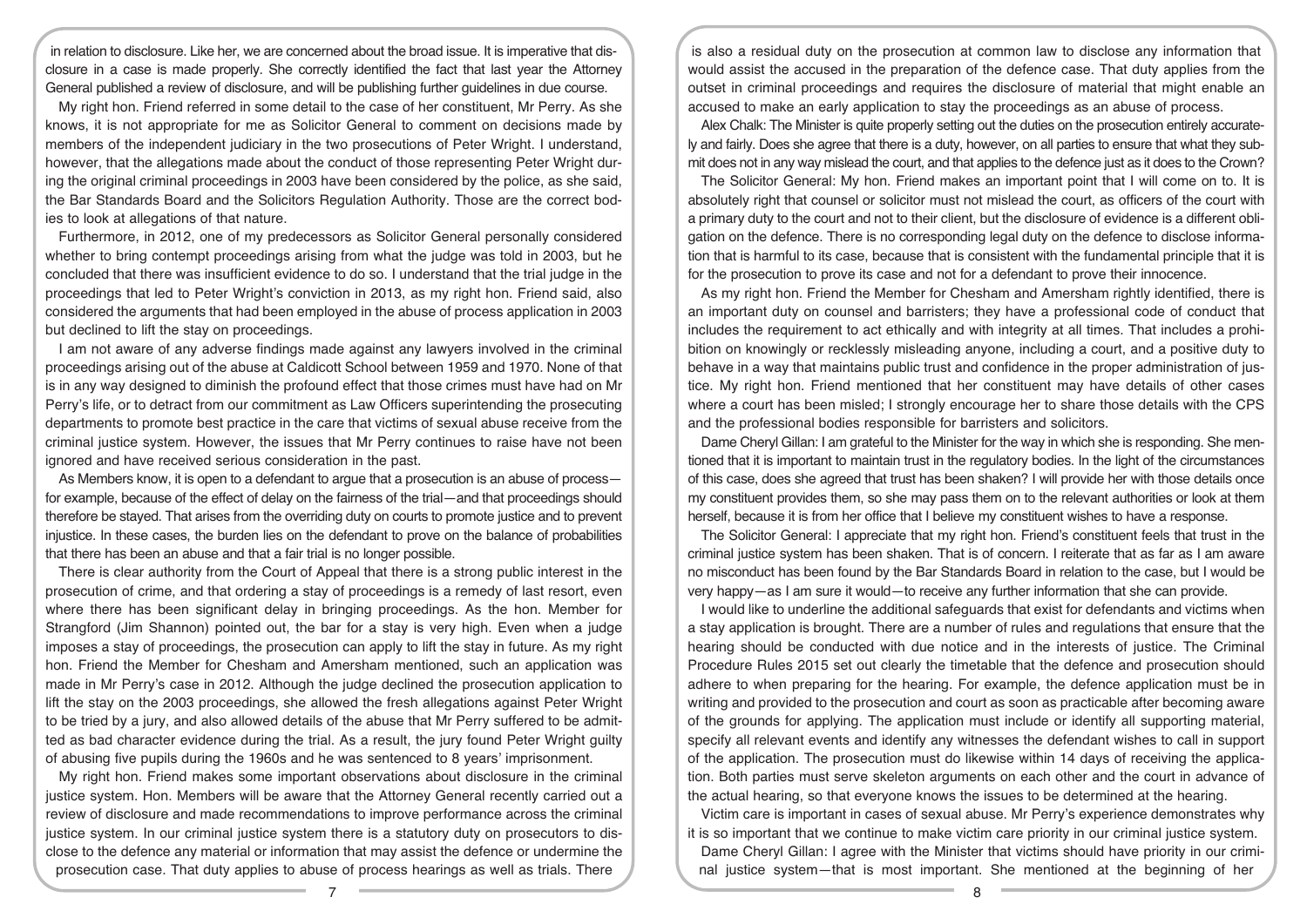response that she is working on new guidelines that will come out shortly. Could she give us a greater indication of when we can expect those new guidelines? Would there be any possibility of looking at the draft guidelines before they are finalised and published?

The Solicitor General: A review of disclosure has already taken place. Further guidance will come out in due course. I am happy to update my right hon. Friend on any further details on that and will take on board any points that she might like to make. We are not just focusing on disclosure, although that is very important. The CPS has almost doubled the number of specialist prosecutors in its dedicated rape and serious sexual offence units, and is working with the Ministry of Justice and the Home Office to revise the victims code, to improve the support and care offered to victims. It is important to remember that these issues do not just affect the Attorney General's office but are cross-departmental, and we are working together with Departments on those. Debates on this area make an important contribution to the ongoing work to improve the experience of victims in the criminal justice system. I thank my right hon. Friend the Member for Chesham and Amersham and her constituent for raising important issues that affect our criminal justice system.

#### Kyle Major's Claim Against Violent Prison Officer - Upheld by Ombudsman

On 12 December 2017, Mr Kyle Major submitted a complaint to the Prisons and Probation Ombudsman saying that on 30 August 2017, at HMP Lindholme, Officer Peter Kelly used unnecessary force against him. Mr Major alleged that Officer Kelly assaulted him by striking him against the throat.

Mr Major submitted three formal complaints, via the confidential process using form COMP 2, regarding his allegation that Officer Kelly had assaulted him. These complaints were dated, 30 August (LHC 2081), 5 September (LHC 2099) and 6 September (LHC 2146). Mr Major requested an independent investigation and for CCTV footage to be viewed and retained, and that he wanted Officer Kelly arrested for attempted murder.

South Yorkshire Police investigated Mr Major's allegations, and interviewed Mr Major, Officer Kelly, Officer Fitzpatrick and CM Rowley. On 28 November, the police concluded the case did not meet the threshold for Crown Prosecution Service (CPS) advice. South Yorkshire Police informed Mr Major that they were not pursuing a criminal investigation.

Kyle totaly unhappy with this wrote to the Ombudsman asking them to investigate his complaint, the Ombudsman agrred to do so and allocated an investgator on the 23rd March 2018.

Ombudsman's, Conclusion and Recommendations

We have concluded that the use of force used by Officer Kelly on Mr Major on 30 August 2017 was not necessary, reasonable or proportionate. Mr Major's complaint is upheld.

In particular, we consider that:  $\cdot$  Officer Kelly informed the police and the investigator Mr Major had threatened to 'put him on his arse'. Officer Kelly said because of this threat he was fearful for his safety, but he has not recorded this detail on either the Use of Force form, Annex A or PNMOIS entry. • Officer Kelly linked Mr Major refusing a lawful order in his PNOMIS entry as justification for using personal protection techniques. Refusal to obey a direct order would not in itself have justified the use of force at this point. • Officer Kelly made no reasonable attempt to de-escalate the situation, as outlined in PSO 1600. • Mr Major had his arms by his sides throughout their exchange, which lasted in total only six seconds. • Mr Major was not given sufficient time to comply with any instruction before Officer Kelly used unnecessary force. • The level of force used was unreasonable and disproportionate. • Officer Kelly used both hands, with force, which struck Mr Major on the throat.

We found that Officer Kelly and Officer Fitzpatrick failed to complete their Annex As within the timescale required by the PSI. Therefore, we make the following recommendations.

Within four weeks of the date of this report, the Governor should: • Commission an investigation under the terms of PSI 06/2010 & AI 05/2010, Conduct and Discipline, into the use of force used by Officer Peter Kelly. • Issue a letter of apology to Mr Major, in view of our findings. • Issue a communication to remind all staff of the importance of submitting Annex As within 72 hours as per PSI 30/2015 and ensure there is a robust process in place to check all Annex As have been submitted; this should be completed within four weeks of the date of this report. We have also concluded that liaison arrangements between Lindholme and the Ombudsman's office need to improve.

HMP Lindholme stated that they accepted the report and our recommendations in full. Kyle is currently pursuing a claim for damages against the Prison Service.

## 25 Dead in Clashes at Venezuelan Prison

At least 25 inmates have died after clashes broke out at a jail inside a Venezuelan police station, according to a rights group. At least 20 police officers were wounded, Una Ventana a la Libertad said. The jail, in Acarigua, is designed to hold 250 people but currently has around 540 inmates, the Venezuelan Prison Observatory said. Police said grenades were detonated during the incident. Oscar Valero, citizen security officer for Portuguesa state, told reporters that there was an "attempted escape" and a fight "among rival gangs". Humberto Prado from the Venezuelan Prisons Observatory rights group told Reuters news agency: "How is it that there was a confrontation between prisoners and police, but there are only dead prisoners? And if the prisoners had weapons, how did those weapons get in?" Mr Prado said that the violence broke out when authorities entered the block to carry out searches and remove female visitors. Venezuela has had a number of violent prison clashes in recent years. In March 2018, 68 inmates died in a fire at a police jail. In August 2017, at least 37 people were killed when a riot broke out in a prison in southern Venezuela.

## Evidence Obtained From 'Paedophile Hunters' Inadmissible as Conduct Amounted to 'Fraud'

Scottish Legal News: A man accused of "sexting" people he believed to be children has successfully challenged the Crown's bid to lead evidence gathered by a pair of so-called "paedophile hunters". A sheriff ruled that the evidence was "inadmissible" because the means used to induce the accused into engaging in an exchange of messages amounted to "fraud". Dundee Sheriff Court heard that the accused "PHP" was charged with attempted contraventions of sections 34(1) and 24(1) of the Sexual Offences (Scotland) Act 2009 by sending sexual messages via social media to persons he believed to be children aged respectively 14 and 12, but no such children existed.

The accused was, unknown to him, alleged to be exchanging messages with "JRU" and "CW", both adults living in England, who were involved in a scheme in which they pretended to be children in the hope of, in their words, "catching predators" by getting them to engage in sexual messaging. They then travelled to Dundee to confront the accused, who had to be taken into custody for his own protection, the court was told. Three minutes were lodged on behalf of PHP, challenging the competency of the prosecution and the admissibility of the evidence obtained.

The compatibility issue minute stated that the activities of Mr U and Ms W interfered with the accused's privacy rights under Article 8 of the European Convention on Human Rights, and that admitting their evidence at trial would involve the court acting "incompatibly" with his human rights. The minute based on the provisions of the Regulation of Investigatory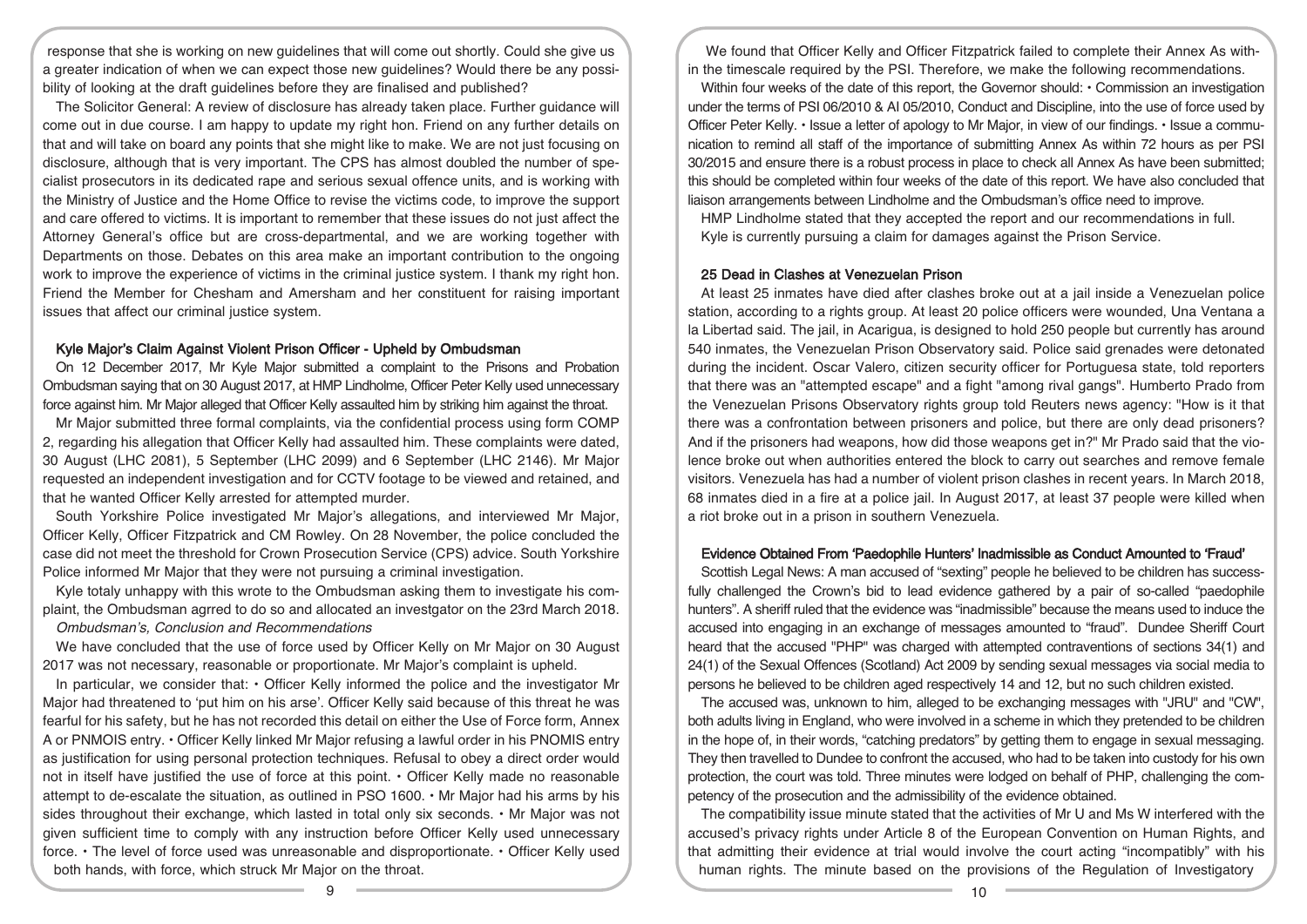Powers (Scotland) Act 2000 (RIPSA) objected to the admissibility of "all of the Crown evidence" intended to be led against the accused on the basis that, in the absence of an authorisation under RIPSA for the use of Mr U and Ms W as "covert human intelligence sources", their evidence had been "unlawfully obtained" and should be deemed "inadmissible".

The plea in bar of trial was to the effect that the ingathering of such evidence by covert means was entrapment in a factual if not strictly legal sense, and that reliance on that evidence by the police and the Crown, which would be deemed oppressive had they gathered the evidence themselves, was "oppressive", would offend the public conscience and be an "affront to the justice system".

Sheriff Alastair Brown rejected that arguments based on Article 8 ECHR and RIPSA, but ruled that the evidence gathered by Mr U and Ms W was "inadmissible". In a written note, Sheriff Brown said: "I have reached the conclusion that the scheme operated by Mr U and Ms W was unlawful at all stages and, hence, that its results are inadmissible in evidence unless the irregularity involved is excused. I have not been persuaded that it ought to be excused. "Put shortly, what Mr U and Ms W did was fraud. They made a false pretence (about the identity and characteristics of the person operating the account), knowingly (and, accordingly, dishonestly) in order to bring about a practical result (namely, to induce persons open to temptation to engage in messaging). Their conduct therefore contained all of the elements of the crime of fraud. Having induced the person alleged to be the Minuter to exchange electronic messages, they then set out to induce him to continue with the exchange of messages until he had, in their view, conducted himself in a way which was likely to result in a substantial prison sentence. That they did by maintaining the false pretence and by wheedling him to continue."

The sheriff described their conduct as "calculated and manipulative". He continued: "Mr U then travelled to Dundee, with two other men, to confront the Minuter and that made it necessary for the police to take him to a police station for his own safety. Such confrontations have the potential for serious public disorder and will, in some circumstances, constitute the crime of breach of the peace. "It was Mr U's wish to get a photograph, which he would post on the internet with a caption stating that the Minuter had been arrested for suspected child sex offences. Since an arrested person is likely to appear in court the next day, the publication of such a photograph and caption risks interfering with the administration of justice and might sometimes amount to contempt of court."

Sheriff Brown also dismissed the suggestion that the pair were acting in "good faith". "Moreover," he added, "in my opinion there are strong public policy considerations which militate against excusing the impropriety involved in this kind of case. To be sure, internet crime is a serious issue, though it is far more complex than Mr U and Ms W appeared to recognise. Police Scotland take it seriously. But policing is a skilled, professional activity which ought to be left to the police. Police officers work within a careful scheme of regulation and inspection and they are democratically accountable. When it comes to covert policing, they operate within a carefully constructed regulatory framework which exists for the protection of the public as a whole. To excuse the improprieties in what happens in such cases would be to encourage those who are inclined to pursue such action to think that they can operate outside any regulatory structure, to think that they can operate outside the law, to think that they can operate without having to observe the carefully considered limits which the legislature has applied to the police (whom they claim to be helping) and to think that they can manipulate the courts into imposing condign sentences. That would be contrary to the wider public interest in the rule of law. I have, accordingly, decided to sustain the objection to the admissibility of evidence to the extent of excluding the evidence of Mr U and Ms W as inadmissible."

### Single Offender Jailed Nearly 200 Times

Jamie Grierson, Guardian: A single offender has been sentenced to almost 200 jail terms of less than six months in their lifetime, new figures reveal, renewing calls for an overhaul of the justice system to curb the use of ineffective short sentences. The highest number of previous immediate prison sentences of under six months given to an offender sentenced in 2018 in England and Wales was 198, according to a response to a freedom of information request submitted by the charity Revolving Doors.

Since 2017, 339 people being sentenced had received a total of 20 or more short prison terms, while 20 people had received 50 or more, the answer to a written question by the MP Kevan Jones shows. About 82% of people convicted of theft who are sentenced to less than six months in prison are convicted again within a year of release, according to analysis of 2016 figures by Revolving Doors. There is no legal minimum for a sentence but in practice magistrates rarely sentence below five days. The Guardian has spoken to offenders who have received successive sentences of two to three weeks.

The disclosures come as ministers weigh up scrapping short prison sentences for non-violent offences and replacing them with community punishments. This year, the justice secretary, David Gauke, said: "If we can find effective alternatives to short sentences, it is not a question of pursuing a soft-justice approach, but rather a case of pursuing smart justice that is effective at reducing reoffending and crime." Reducing the use of short sentences has been given the backing of the justice select committee, which has urged the government to consider abolishing sentences of under 12 months. The Scottish government is to extend a presumption against short prison sentences of less than three months to sentences of up to year, prompting calls for a similar move in England and Wales.

Revolving Doors is urging the new prisons and probation minister, Robert Buckland, to introduce a presumption against short prison sentences of less than six months in England and Wales. The charity's chief executive, Christina Marriott, said: "To give people another short prison sentence, sometimes for the 50th or 100th time, is evidentially short-sighted. It is obvious why short spells in custody cannot work as effectively as community sentences: being sent to prison damages the lives of both offenders and their children, they drive reoffending, creating more crimes and more victims. "Short jail terms contribute to prison churn and chaos, making it harder to rehabilitate the people who do need to be there. The 82% reconviction rate for people sent to prison for theft represents huge systemic failure."

Marriott said the Scottish government had used a presumption against short sentences alongside other measures "to improve public safety and save lives". "It is time our government grasped the nettle. The new minister has a golden opportunity in his time in office to use evidence to drive sensible reform," she said. The charity has argued in support of investment in drug treatment in the community, and says the government should ensure people with addictions are not sent to prison for theft when alternatives can be more effective at breaking the cycle. More than half of the 86,275 offenders sentenced to immediate custody in England and Wales in 2017 were handed sentences of six months or less, according to a parliamentary response to the shadow justice secretary, Richard Burgon, last month.

Responding to the latest figures, Burgon said: "We need an end to the revolving door where people are in and out of prison after receiving super-short sentences that simply don't work. Ineffective short sentences not only fail to reduce reoffending, and so leave our communities less safe, but are an incredibly expensive option, placing great strain on an already overstretched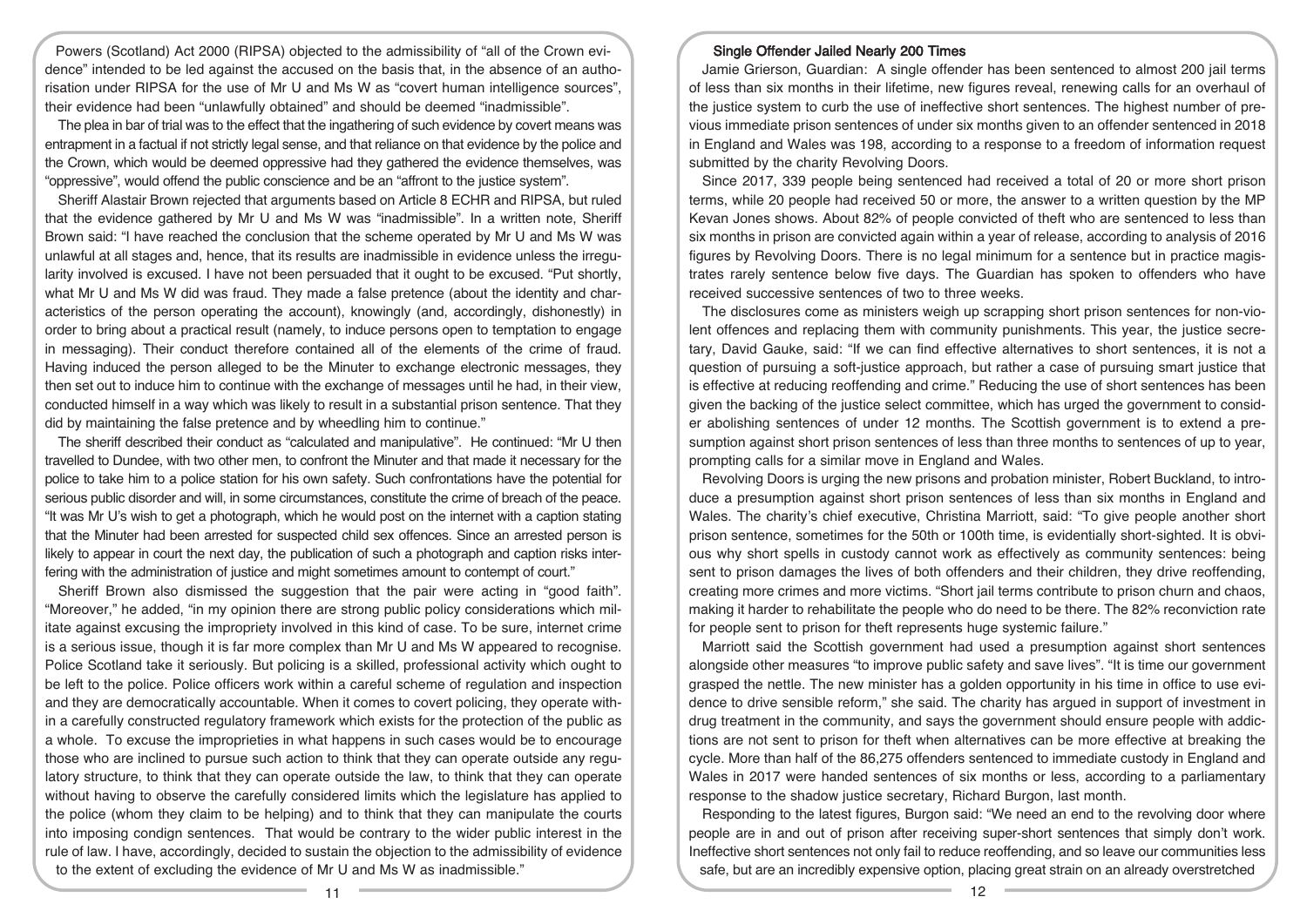justice system. "We need to replace ineffective short sentences with robust community alternatives that the evidence shows would actually help people turn their lives around, lower reoffending and improve public safety. That is yet another reason why we need to fix our broken probation system. Labour is currently carrying out a consultation on how in government we can best put an end to such wasteful short sentences." In 2010, the Scottish government legislated for a presumption against sentences of less than three months, which it says led to a reduction in the reconviction rate from 29.6% to 27% between 2011-12 and 2015-16, while the number of short custodial sentences fell by 31% between 2011-12 and 2017-18. This month, ministers at Holyrood published an order to extend the measure to cover sentences of up to a year.

A Ministry of Justice spokesperson said: "This evidence shows that short sentences are often ineffective and we should not spend taxpayers' money on what we know doesn't work. Almost two-thirds of prisoners on short sentences go on to reoffend soon after release, meaning we are less safe than we could be and more likely to be a victim of crime. "That is why we have announced a comprehensive reform of our probation system that will ensure stringent and enforceable community sentences, and which evidence shows will help these repeat offenders turn away from crime for good."

#### At Least 42 Prisoners Found Strangled In Brazil Jail Clashes

At least 42 prisoners in Brazil were found strangled on Monday 27th May 2019 in four jails in the Amazon jungle city of Manaus, where a fight between rival prison gangs resulted in 15 dead the day before, authorities said. A federal taskforce is being sent to Manaus in an effort to halt the violence. Prison clashes often spread rapidly in Brazil, where drug gangs have de facto control over nearly all jails. In January 2017, nearly 150 prisoners died during three weeks of violence in north and north-eastern Brazil, as local gangs backed by Brazil's two largest drug factions – the First Capital Command and the Red Command – butchered one another. A statement from the Amazonas state penitentiary department confirmed the number of deaths that took place on Monday and said authorities had regained control of the four prisons. No other details were provided.

#### Crown Disclosure Failing Saw Attempted Murder Trial Collapse

Scottish Legal News: The Lord Advocate has been told to explain the "abject failure" of the Crown to disclose vital evidence to defence lawyers, The Courier reports. Prosecutors' failure to disclose information resulted in the collapse of an attempted murder trial last week in the High Court of Justiciary. James Wolffe QC has now been ordered to explain why the Crown gave the task of gathering crucial evidence to another department, without adequate supervision – a practice that has now been brought to an end.

The High Court in Livingston heard that there had been a sharp increase in serious and organised crime prosecutions as well as staff absences. The result was that the £12,000 per day trial had to be abandoned after three days. The accused was on trial for violently attacking a 62-yearold man to his severe injury, permanent disfigurement and danger of life. George Wright, 38, denied attempted murder and other offences. Prosecutors will now have to ensure all evidence is available before deciding whether to re-indict the case against Mr Wright.

Lady Scott said she demanded a full explanation for the "apparent failure of the Crown in their statutory duty to disclose that information. The explanation for this delay which has been given to the court was essentially that the outsourcing of the preparation of this case had taken place and failures had resulted from that process," she said. "I was also told that there had been changes

in practice since. I am not satisfied that this is a satisfactory explanation and I will be writing to the lord advocate. As a result of this abject failure by the Crown, and the absence of proper assurance that the obligation for disclosure has been met – and no date can be given to the court for the assurances to be given – I consider that the only remedy at this stage is to desert the trial."

A Crown Office spokesman said: "We note the decision of the court. We will carefully review the issues raised by the court in this case to identify any opportunities to improve our working practices and the service we deliver for the people of Scotland. In the meantime, we will take steps to bring this case back before the court as soon as possible."

#### Bid To Silence Evidence In Press Freedom Case

Sean O'Neill, The Times: Ministers have applied for secrecy orders to suppress evidence in a court challenge to the legality of armed police searches at the homes of two journalists. John Penrose, the Northern Ireland minister, is seeking public interest immunity (PII) certificates in the case before the High Court in Belfast which is seen as a major test of press freedom. The case is a potential embarrassment to the government at a time when Jeremy Hunt, the foreign secretary, has asked Amal Clooney, the human rights lawyer, to head a review into threats to media freedom around the world. The journalists, Barry McCaffrey and Trevor Birney, are taking judicial review proceedings over the raids on their homes and offices carried out because of their involvement in a documentary, No Stone Unturned, exposing police collusion in the Loughinisland murders in 1994. It alleged that failures to investigate the sectarian murders of six Roman Catholic men were connected to the likelihood that one of the killers was a police informant. The 7am searches of the men's homes last August were a departure from normal practice. Police usually serve a production order asking journalists to disclose information. The search warrants were granted to police after a private hearing before a judge. The PII certificates are viewed as an attempt by the government to prevent the police's justification for the searches being disclosed in open court. Michelle Stanistreet, general secretary of the National Union of Journalists, said: "Journalists should never be targeted for simply doing their jobs."

### HMP Chelmsford - Significant Drugs Problems Remain

Inspectors were deeply troubled last year by high levels of drug-fuelled violence and self-harm – In April 2019, inspectors found that serious violent incidents had been reduced by more than 50%, care for vulnerable prisoners was improving and living conditions were better. However, Peter Clarke, HM Chief Inspector of Prisons, warned that the failure since 2018 to make sufficient progress in tackling drugs in HMP Chelmsford, which holds many members of organised crime gangs, risked undermining other progress. After a full inspection in May and June 2018 Mr Clarke said he had narrowly decided not to invoke the rarely-used Urgent Notification Protocol. At that time, Mr Clarke had some confidence that the then-new governor would make progress.

IRPs are designed to test progress against key recommendations for improvement in troubled prisons. There were nine recommendations for Chelmsford. In April 2019, Mr Clarke said, "levels of violence had continued to increase since last year, but it was clear that action taken by the prison had led to a reduction in serious incidents." There was also a clearer understanding of the causes of violence. The number of deaths through suicide and the suspected use of illicit drugs remained worrying, but there had been reasonable progress in improving the quality of care for prisoners in crisis or at risk of self-harm. The prison had made good progress in improving living conditions, though inspectors were concerned that a planned increase in the population would return the jail to the unacceptable overcrowding seen in 2018. There had also been reasonable progress in the provision of health care.